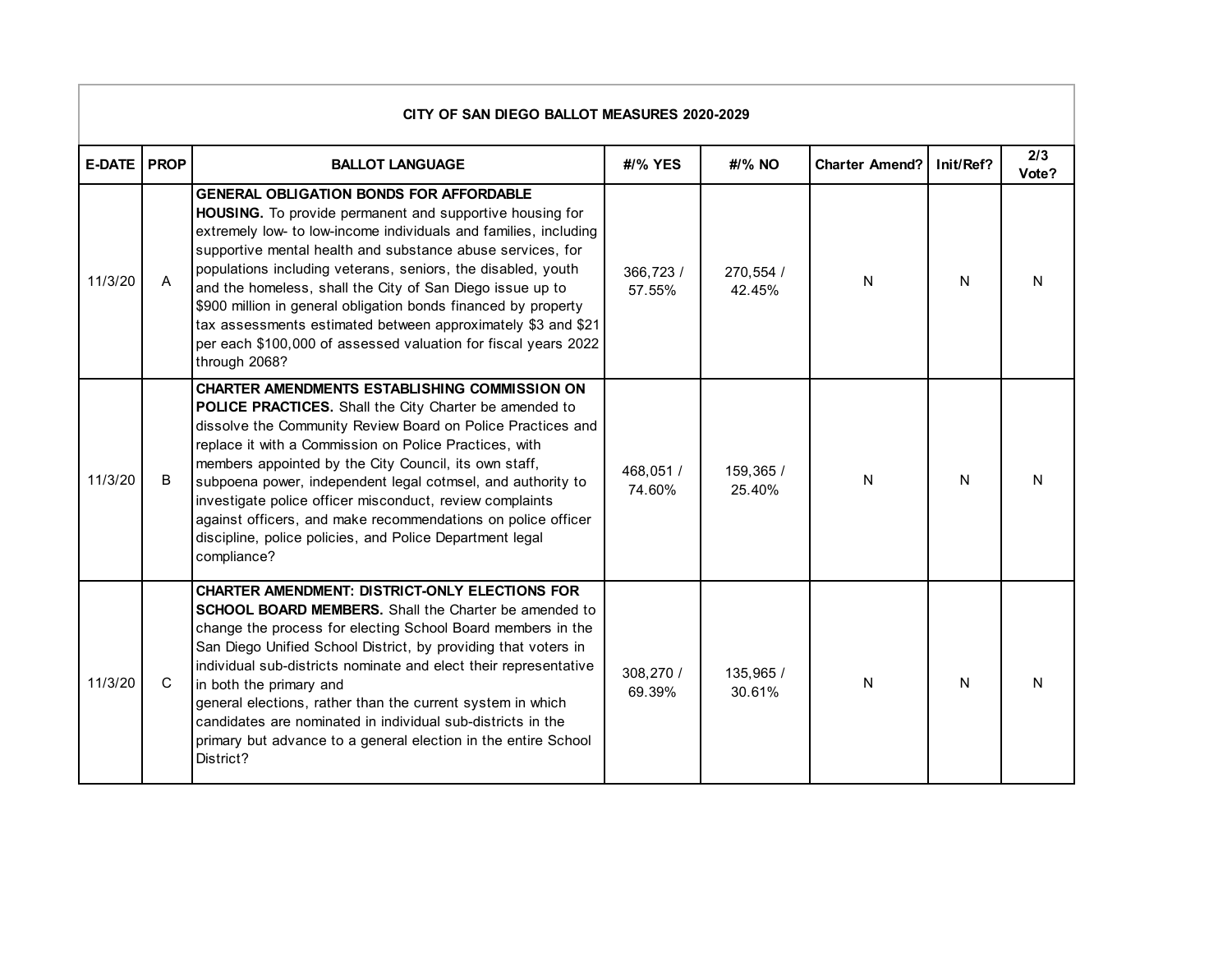| 11/3/20 | D            | <b>CHARTER AMENDMENT: PROCEDURES TO REMOVE</b><br>SCHOOL BOARD MEMBERS FOR CAUSE AND TO FILL<br>VACANCIES. Shall the City Charter be amended to include the<br>office of School Board member from the San Diego Unified<br>School District under City laws that address removal of elected<br>officials for cause, filling vacancies in elected office, and<br>succession to office?                                                                                                                                                                                                                        | 384,536 /<br>85.65% | 64,416 /<br>14.35%   | N | N    | N  |
|---------|--------------|-------------------------------------------------------------------------------------------------------------------------------------------------------------------------------------------------------------------------------------------------------------------------------------------------------------------------------------------------------------------------------------------------------------------------------------------------------------------------------------------------------------------------------------------------------------------------------------------------------------|---------------------|----------------------|---|------|----|
| 11/3/20 | Е            | REMOVING 30-FOOT HEIGHT LIMIT IN MIDWAY-PACIFIC<br><b>HIGHWAY</b><br><b>COMMUNITY PLAN AREA.</b> Shall People's Ordinance 0-10960<br>be amended to exclude the Midway-Pacific Highway<br>Community Plan area, which includes the Sports Arena, from<br>the 30-foot height limit on buildings in the Coastal Zone, with<br>any future development still required to comply with other<br>governing laws?                                                                                                                                                                                                     | 350,855 /<br>56.56% | 269,435 /<br>43.44%  | N | N    | N  |
| 3/3/20  | $\mathsf{C}$ | INITIATIVE MEASURE - HOTEL VISITOR TAX INCREASE FOR<br><b>CONVENTION CENTER EXPANSION, HOMELESSNESS</b><br>PROGRAMS, STREET<br>REPAIRS. Shall the measure be adopted to: increase the City<br>of San Diego's 10.5% hotel visitor tax to 11.75, 12.75, and<br>13.75 percentage points, depending on hotel location, through<br>at least 2061, designated to fund convention center<br>expansion, modernization, promotion and operations,<br>homelessness services and programs, and street repairs; and<br>authorize related bonds; with a citizens' oversight committee<br>and audits by the City Auditor? | 239,024 /<br>65.24% | 127,349 /<br>34.76 % | N | Init | Y* |
| 3/3/20  | D            | CHARTER AMENDMENTS REGARDING AUDIT COMMITTEE<br><b>AND</b><br><b>SELECTION AND TERM OF CITY AUDITOR.</b> Shall Charter<br>sections 39.1 and 39.2 be amended to provide that the City<br>Council appoints the City Auditor from at least three<br>candidates recommended by the Audit Committee; the Auditor<br>is limited to two five-year terms; the Council may appoint an<br>interim Auditor; and public members of the screening<br>committee for the Audit Committee serve until replaced; and<br>make clarifying amendments?                                                                          | 269,583 /<br>80.81% | 64,006 /<br>19.19%   | Y | N    | N  |